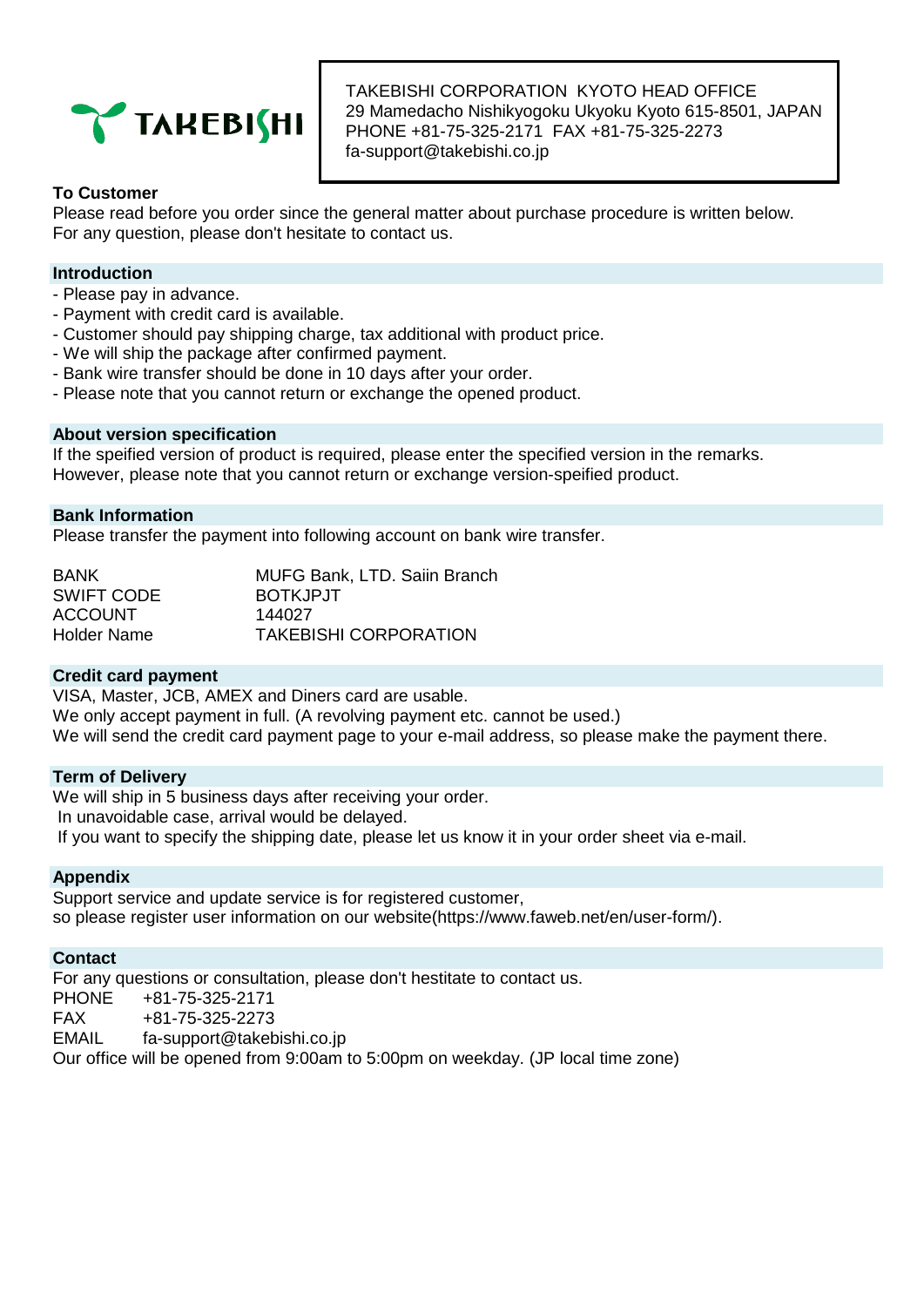#### **Notes**

## **TAKEBISHI CORPORATION** KYOTO HEAD OFFICE

29 Mamedacho Nishikyogoku Ukyoku Kyoto 615-8501, JAPAN MAIL : fa-support@takebishi.co.jp

- If you choose package, shipping cost is required. (It depends on the weight and your country. Please ask us.)
- If you have DHL , FedEx or UPS account, please tell us. We ship your product(s) in your courier account.
- When ordering upgraded products, please write the serial number(s) in the remarks column. In addition, user registration is required.

| <b>PRODUCT</b>                     | <b>TYPE</b>                    | <b>MODEL</b>     | <b>PRICE</b>   | <b>QTTY</b> |
|------------------------------------|--------------------------------|------------------|----------------|-------------|
| Enterprise                         |                                |                  |                |             |
| DxpSERVER V6 Enterprise OPC Server | Package version (hardware key) | DXPV6EP-HW-E     |                |             |
|                                    | Package version (software key) | DXPV6EP-SW-E     | US\$1,600      |             |
|                                    | Download version               | DXPV6EP-DL-E     | US\$1,480      |             |
| DxpSERVER V6 Enterprise OPC Server | Package version (hardware key) | DXPV6EP-HW-M3-E  |                |             |
| with maintenance for 3 years       | Package version (software key) | DXPV6EP-SW-M3-E  | US\$2,410      |             |
|                                    | Download version               | DXPV6EP-DL-M3-E  | US\$2,290      |             |
| DxpSERVER V6 Enterprise OPC Server | Package version (hardware key) | DXPV6EP-HW-M5-E  |                |             |
| with maintenance for 5 years       | Package version (software key) | DXPV6EP-SW-M5-E  | US\$3,570      |             |
|                                    | Download version               | DXPV6EP-DL-M5-E  | US\$3,450      |             |
| DxpSERVER V6 Enterprise OPC Server | Package version (hardware key) | DXPV6EP-HW-A10-E | US\$13,120     |             |
| <b>Additional 10 Licenses</b>      | Package version (software key) | DXPV6EP-SW-A10-E |                |             |
|                                    | Download version               | DXPV6EP-DL-A10-E | US\$12,760     |             |
| DxpSERVER V6 Enterprise OPC Server | Package version (hardware key) | DXPV6EP-HW-A50-E | US\$60,000     |             |
| <b>Additional 50 Licenses</b>      | Package version (software key) | DXPV6EP-SW-A50-E |                |             |
|                                    | Download version               | DXPV6EP-DL-A50-E | US\$59,160     |             |
| DxpSERVER V6 Enterprise OPC Server | Package version (hardware key) | DXPV6EP-HW-V-E   | <b>US\$800</b> |             |
| Version upgrade                    | Package version (software key) | DXPV6EP-SW-V-E   |                |             |
|                                    | Download version               | DXPV6EP-DL-V-E   | <b>US\$740</b> |             |
| DxpSERVER V6 Enterprise OPC Server | Package version (hardware key) | DXPV6EP-HW-CHG-E | <b>US\$800</b> |             |
| <b>Enhanced Upgrade</b>            | Package version (software key) | DXPV6EP-SW-CHG-E |                |             |
|                                    | Download version               | DXPV6EP-DL-CHG-E | <b>US\$740</b> |             |
| Advanced                           |                                |                  |                |             |
| DxpSERVER V6 Advanced OPC Server   | Package version (hardware key) | DXPV6AD-HW-E     | US\$1,200      |             |
|                                    | Package version (software key) | DXPV6AD-SW-E     |                |             |
|                                    | Download version               | DXPV6AD-DL-E     | US\$1,080      |             |
| DxpSERVER V6 Advanced OPC Server   | Package version (hardware key) | DXPV6AD-HW-A10-E | US\$9,840      |             |
| <b>Additional 10 Licenses</b>      | Package version (software key) | DXPV6AD-SW-A10-E |                |             |
|                                    | Download version               | DXPV6AD-DL-A10-E | US\$9,200      |             |
| DxpSERVER V6 Advanced OPC Server   | Package version (hardware key) | DXPV6AD-HW-A50-E | US\$45,000     |             |
| Additional 50 Licenses             | Package version (software key) | DXPV6AD-SW-A50-E |                |             |
|                                    | Download version               | DXPV6AD-DL-A50-E | US\$43,200     |             |
| DxpSERVER V6 Advanced OPC Server   | Package version (hardware key) | DXPV6AD-HW-V-E   | <b>US\$600</b> |             |
| Version upgrade                    | Package version (software key) | DXPV6AD-SW-V-E   |                |             |
|                                    | <b>Download version</b>        | DXPV6AD-DL-V-E   | <b>US\$540</b> |             |
| Standard                           |                                |                  |                |             |
| DxpSERVER V6 Standard OPC Server   | Package version (hardware key) | DXPV6ST-HW-E     | <b>US\$900</b> |             |
|                                    | Package version (software key) | DXPV6ST-SW-E     |                |             |
|                                    | Download version               | DXPV6ST-DL-E     | <b>US\$780</b> |             |
| DxpSERVER V6 Standard OPC Server   | Package version (hardware key) | DXPV6ST-HW-A10-E | US\$7,380      |             |
| <b>Additional 10 Licenses</b>      | Package version (software key) | DXPV6ST-SW-A10-E |                |             |
|                                    | Download version               | DXPV6ST-DL-A10-E | US\$6,720      |             |
| DxpSERVER V6 Standard OPC Server   | Package version (hardware key) | DXPV6ST-HW-A50-E | US\$33,750     |             |
| <b>Additional 50 Licenses</b>      | Package version (software key) | DXPV6ST-SW-A50-E |                |             |
|                                    | Download version               | DXPV6ST-DL-A50-E | US\$31,900     |             |
| DxpSERVER V6 Standard OPC Server   | Package version (hardware key) | DXPV6ST-HW-V-E   | <b>US\$450</b> |             |
| Version upgrade                    | Package version (software key) | DXPV6ST-SW-V-E   |                |             |
|                                    | Download version               | DXPV6ST-DL-V-E   | <b>US\$390</b> |             |

| <b>COMPANY NAME</b>                     |            | <b>DEPERTMENT</b> |                        |             | <b>CONTACT PARSON</b>                                                        |
|-----------------------------------------|------------|-------------------|------------------------|-------------|------------------------------------------------------------------------------|
|                                         |            |                   |                        |             |                                                                              |
| <b>PHONE</b>                            | <b>FAX</b> |                   |                        |             | <b>MAIL</b>                                                                  |
|                                         |            |                   |                        |             |                                                                              |
| REMARKS (Serial No. of version upgrade) |            |                   |                        |             |                                                                              |
|                                         |            |                   |                        |             |                                                                              |
| <b>BILL &amp; SHIP TO ADDRESS</b>       |            |                   | <b>END USER'S NAME</b> |             | END USER'S PURPOSE OF USE                                                    |
|                                         |            |                   |                        |             |                                                                              |
| <b>PAYMENT</b>                          |            |                   |                        |             | YOUR SHIPPING ACCOUNT (We will ship in your carrier account if you tell us.) |
| BANK TRANSFER · CREDIT CARD<br>ETC      |            |                   | DHL / FedEx / UPS      | Account No: |                                                                              |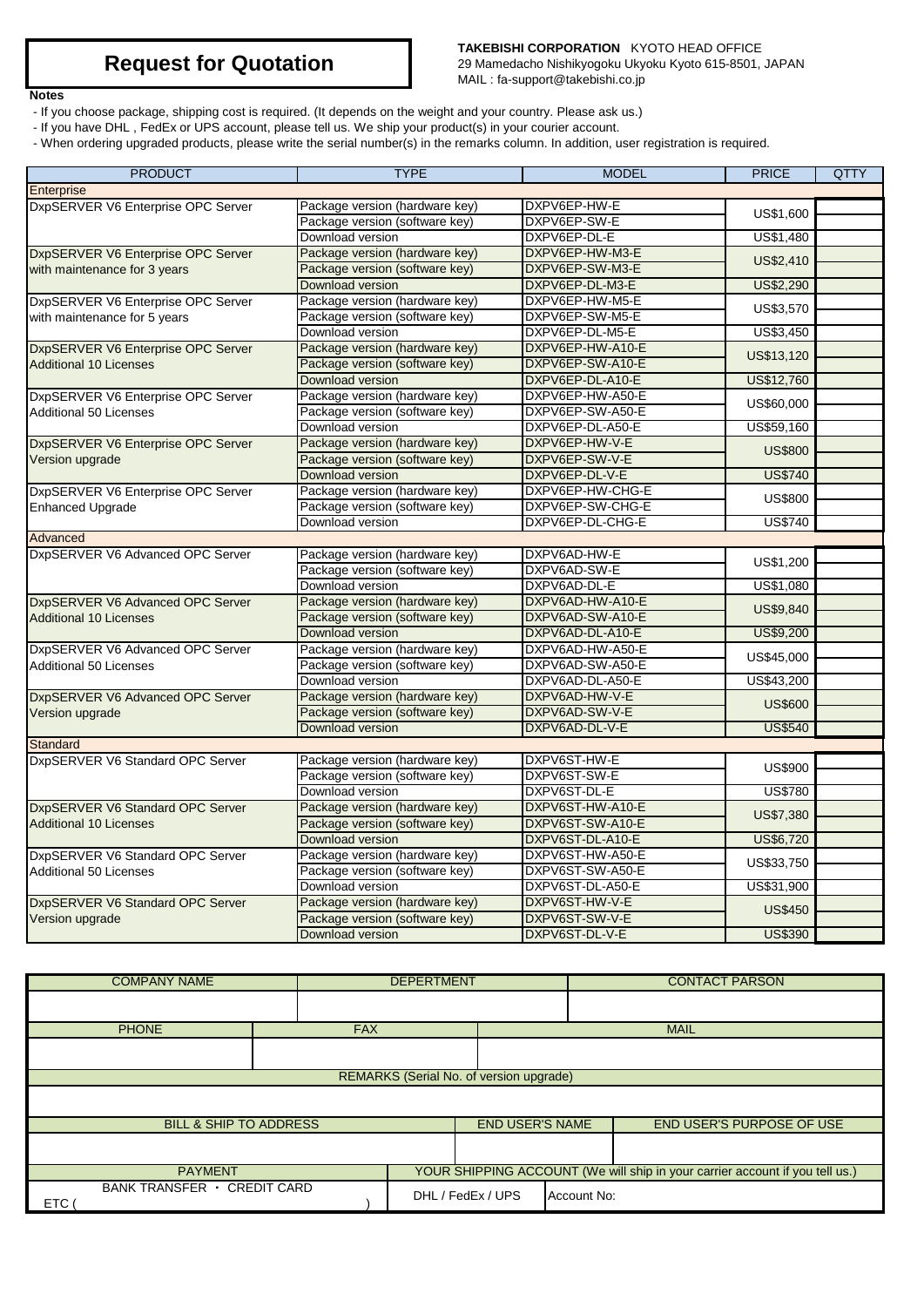### **TAKEBISHI CORPORATION** KYOTO HEAD OFFICE

29 Mamedacho Nishikyogoku Ukyoku Kyoto 615-8501, JAPAN MAIL : fa-support@takebishi.co.jp

## **Notes**

- If you choose package, shipping cost is required. (It depends on the weight and your country. Please ask us.)
- If you have DHL , FedEx or UPS account, please tell us. We ship your product(s) in your courier account.
- When ordering upgraded products, please write the serial number(s) in the remarks column. In addition, user registration is required.
- When ordering upgrade product, please select the model letter of the license and fill in \_\_\_\_\_.

For example If you want to purchase upgrade product of DXPSV MELSEC OPC Server, please fill in 'MEL' on \_\_\_\_\_ like'DXPSVMEL-V-E'

| <b>PRODUCT</b>                                          | <b>TYPE</b>                            | <b>MODEL</b>                 | <b>PRICE</b>     | <b>QTTY</b> |
|---------------------------------------------------------|----------------------------------------|------------------------------|------------------|-------------|
| Enterprise                                              |                                        |                              |                  |             |
| <b>DXPSV Enterprise OPC Server</b>                      | □Download<br>$\Box$ Package /          | <b>DXPSVENT-E</b>            | US\$1,480        |             |
| DXPSV Enterprise OPC Server with 3 years maintenance    | $\Box$ Package /<br>□Download          | DXPSVENT-M3-E                | <b>US\$2,290</b> |             |
| DXPSV Enterprise OPC Server with 5years maintenance     | □Package / □Download                   | DXPSVENT-M5-E                | US\$3,450        |             |
| DXPSV Enterprise OPC Server Additional 10 Licenses      | □Package / □Download                   | DXPSVENT-A10-E               | US\$12,760       |             |
| DXPSV Enterprise OPC Server Additional 50 Licenses      | $\Box$ Package /<br><b>IDownload</b>   | DXPSVENT-A50-E               | US\$59,160       |             |
| DXPSV Enterprise OPC Server Version Upgrade             | $\Box$ Package /<br>$\square$ Download | <b>DXPSVENT-V-E</b>          | <b>US\$740</b>   |             |
| DXPSV Enterprise OPC Server Enhanced Upgrade            | □Package / □Download                   | DXPSVENT-CHG-E               | <b>US\$740</b>   |             |
| Standard                                                |                                        |                              |                  |             |
| DXPSV MELSEC OPC Server                                 | $\Box$ Package /<br>□Download          | <b>DXPSVMEL-E</b>            | <b>US\$780</b>   |             |
| <b>DXPSV SYSMAC OPC Server</b>                          | □Package / □Download                   | <b>DXPSVSYS-E</b>            | <b>US\$780</b>   |             |
| <b>IDXPSV TOYOPUC OPC Server</b>                        | $\Box$ Package /<br>□Download          | DXPSVTYP-E                   | <b>US\$780</b>   |             |
| DXPSV FA-M3 OPC Server                                  | □Package / □Download                   | <b>DXPSVFAM-E</b>            | <b>US\$780</b>   |             |
| <b>DXPSV HIDIC OPC Server</b>                           | □Package / □Download                   | <b>DXPSVHID-E</b>            | <b>US\$780</b>   |             |
| <b>DXPSV SATELLITE OPC Server</b>                       | $\Box$ Package /<br>$\square$ Download | <b>DXPSVSTL-E</b>            | <b>US\$780</b>   |             |
| <b>DXPSV MICREX OPC Server</b>                          | □Package / □Download                   | <b>DXPSVMRX-E</b>            | <b>US\$780</b>   |             |
| <b>DXPSV FP OPC Server</b>                              | □Package / □Download                   | <b>DXPSVPFP-E</b>            | <b>US\$780</b>   |             |
| <b>DXPSV MP OPC Server</b>                              | □Package / □Download                   | <b>DXPSVYMP-E</b>            | <b>US\$780</b>   |             |
| <b>DXPSV YSR OPC Server</b>                             | □Package / □Download                   | <b>DXPSVYSR-E</b>            | <b>US\$780</b>   |             |
| <b>DXPSV KV OPC Server</b>                              | $\Box$ Package /<br>□Download          | <b>DXPSVKKV-E</b>            | <b>US\$780</b>   |             |
| <b>DXPSV AB OPC Server</b>                              | $\Box$ Package /<br><b>ODownload</b>   | <b>DXPSVALB-E</b>            | <b>US\$780</b>   |             |
| <b>DXPSV SIMATIC OPC Server</b>                         | □Download<br>$\Box$ Package /          | <b>DXPSVSMT-E</b>            | <b>US\$780</b>   |             |
| <b>DXPSV LSIS OPC Server</b>                            | $\Box$ Package /<br>□Download          | <b>DXPSVLSI-E</b>            | <b>US\$780</b>   |             |
| <b>DXPSV CPL OPC Server</b>                             | □Package / □Download                   | <b>DXPSVCPL-E</b>            | <b>US\$780</b>   |             |
| <b>DXPSV MODBUS OPC Server</b>                          | $\Box$ Package /<br>□Download          | <b>DXPSVMDB-E</b>            | <b>US\$780</b>   |             |
| <b>DXPSV FANUC OPC Server</b>                           | $\Box$ Package /<br>□Download          | <b>DXPSVGFC-E</b>            | <b>US\$780</b>   |             |
| <b>DXPSV RCC OPC Server</b>                             | □Package / □Download                   | <b>DXPSVKRC-E</b>            | <b>US\$780</b>   |             |
| <b>DXPSV OPCDA OPC Server</b>                           | $\Box$ Package /<br>□Download          | <b>DXPSVOPC-E</b>            | <b>US\$780</b>   |             |
| <b>DXPSV Standard OPC Server Additional 10 Licenses</b> | □Package / □Download                   | <b>DXPSV</b><br>$-A10-E$     | US\$6,720        |             |
| DXPSV Standard OPC Server Additional 50 Licenses        | □Package / □Download                   | <b>DXPSV</b><br>$-$ A50 $-E$ | US\$31,900       |             |
| <b>DXPSV Standard OPC Server Version Upgrade</b>        | □Package / □Download                   | <b>DXPSV</b><br>$-V-E$       | <b>US\$390</b>   |             |

| <b>COMPANY NAME</b>                       |  | <b>DEPERTMENT</b> |  |                        |             | <b>CONTACT PARSON</b>                                                        |  |
|-------------------------------------------|--|-------------------|--|------------------------|-------------|------------------------------------------------------------------------------|--|
|                                           |  |                   |  |                        |             |                                                                              |  |
| <b>PHONE</b>                              |  | <b>FAX</b>        |  |                        | <b>MAIL</b> |                                                                              |  |
|                                           |  |                   |  |                        |             |                                                                              |  |
| REMARKS (Serial No. of version upgrade)   |  |                   |  |                        |             |                                                                              |  |
|                                           |  |                   |  |                        |             |                                                                              |  |
| <b>BILL &amp; SHIP TO ADDRESS</b>         |  |                   |  | <b>END USER'S NAME</b> |             | <b>END USER'S PURPOSE OF USE</b>                                             |  |
|                                           |  |                   |  |                        |             |                                                                              |  |
| <b>PAYMENT</b>                            |  |                   |  |                        |             | YOUR SHIPPING ACCOUNT (We will ship in your carrier account if you tell us.) |  |
| BANK TRANSFER · CREDIT CARD<br><b>ETC</b> |  |                   |  | DHL / FedEx / UPS      | Account No: |                                                                              |  |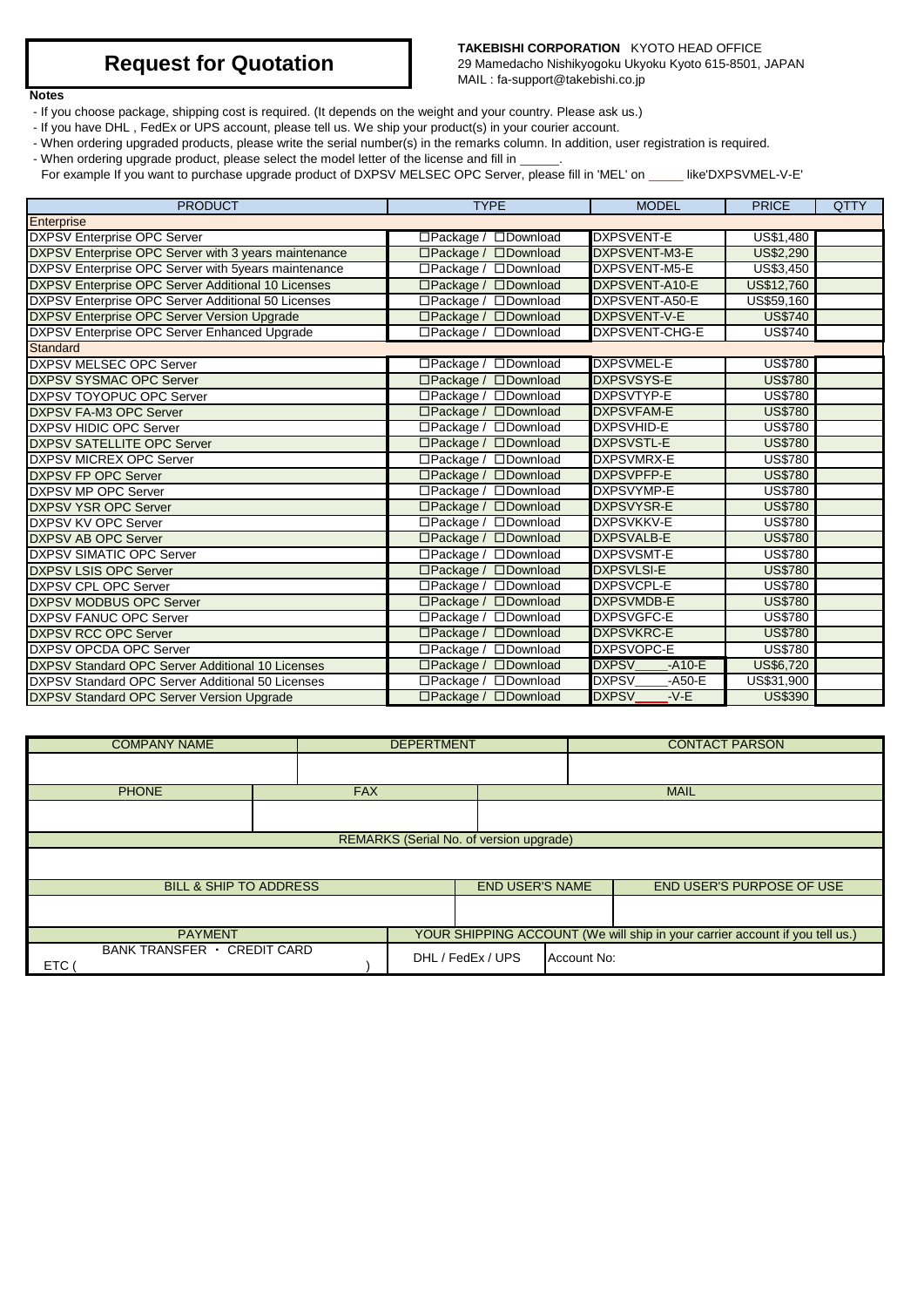#### **Notes**

## **TAKEBISHI CORPORATION** KYOTO HEAD OFFICE

29 Mamedacho Nishikyogoku Ukyoku Kyoto 615-8501, JAPAN MAIL : fa-support@takebishi.co.jp

- If you choose package, shipping cost is required. (It depends on the weight and your country. Please ask us.)
- If you have DHL , FedEx or UPS account, please tell us. We ship your product(s) in your courier account.
- When ordering upgraded products, please write the serial number(s) in the remarks column. In addition, user registration is required.

| ♦ DeviceXPlorer Data Logger V3 (new version)                                                                                                             |                                |                    |                               |             |
|----------------------------------------------------------------------------------------------------------------------------------------------------------|--------------------------------|--------------------|-------------------------------|-------------|
| <b>PRODUCT</b>                                                                                                                                           | <b>TYPE</b>                    | <b>MODEL</b>       | <b>PRICE</b>                  | <b>QTTY</b> |
| Enterprise                                                                                                                                               |                                |                    |                               |             |
| DxpLOGGER V3 Enterprise                                                                                                                                  | Package version (hardware key) | DXPLOGV3EP-HW-E    | US\$2,290                     |             |
|                                                                                                                                                          | Package version (software key) | DXPLOGV3EP-SW-E    | <b>US\$1,940</b>              |             |
|                                                                                                                                                          | Download version               | DXPLOGV3EP-DL-E    | US\$2,170<br><b>US\$1,830</b> |             |
| DxpLOGGER V3 Enterprise Version upgrade                                                                                                                  | Package version (hardware key) | DXPLOGV3EP-HW-V-E  | US\$1,150                     |             |
|                                                                                                                                                          | Package version (software key) | DXPLOGV3EP-SW-V-E  |                               |             |
|                                                                                                                                                          | Download version               | DXPLOGV3EP-DL-V-E  | US\$1,090                     |             |
| DxpLOGGER V3 Enterprise Enhanced Upgrade Package version (hardware key)                                                                                  |                                | DXPLOGV3EP-HW-CH-E | <b>US\$900</b>                |             |
|                                                                                                                                                          | Package version (software key) | DXPLOGV3EP-SW-CH-E |                               |             |
|                                                                                                                                                          | Download version               | DXPLOGV3EP-DL-CH-E | <b>US\$810</b>                |             |
| Standard                                                                                                                                                 |                                |                    |                               |             |
| DxpLOGGER V3 Standard                                                                                                                                    | Package version (hardware key) | DXPLOGV3ST-HW-E    | US\$1,480                     |             |
|                                                                                                                                                          | Package version (software key) | DXPLOGV3ST-SW-E    |                               |             |
|                                                                                                                                                          | Download version               | DXPLOGV3ST-DL-E    | US\$1,360                     |             |
| DxpLOGGER V3 Standard Version upgrade                                                                                                                    | Package version (hardware key) | DXPLOGV3ST-HW-V-E  | <b>US\$740</b>                |             |
|                                                                                                                                                          | Package version (software key) | DXPLOGV3ST-SW-V-E  |                               |             |
|                                                                                                                                                          | Download version               | DXPLOGV3ST-DL-V-E  | <b>US\$680</b>                |             |
| * The deficit part is the campaign price application price. The campaign period is undecided, but we will announce on FAWEB it one month before the end. |                                |                    |                               |             |

| O DeviceXPlorer Data Logger V2 (old version) |                                         |              |              |     |
|----------------------------------------------|-----------------------------------------|--------------|--------------|-----|
| <b>PRODUCT</b>                               | TYPE                                    | <b>MODEL</b> | <b>PRICE</b> | QTT |
| DeviceXPlorer Data Logger                    | $\square$ Download<br>⊒Packaαe /        | DXPLOG-E     | US\$1.480    |     |
| DeviceXPlorer Data Logger Version Upgrade    | $\square$ Download<br>⊒Packaɑe <i>i</i> | DXPLOG-V-E   | US\$740      |     |

| <b>COMPANY NAME</b>                       | <b>DEPERTMENT</b> |  |                                         |             | <b>CONTACT PARSON</b>                                                        |
|-------------------------------------------|-------------------|--|-----------------------------------------|-------------|------------------------------------------------------------------------------|
|                                           |                   |  |                                         |             |                                                                              |
| <b>PHONE</b>                              | <b>FAX</b>        |  |                                         |             | <b>MAIL</b>                                                                  |
|                                           |                   |  |                                         |             |                                                                              |
|                                           |                   |  | REMARKS (Serial No. of version upgrade) |             |                                                                              |
|                                           |                   |  |                                         |             |                                                                              |
| <b>BILL &amp; SHIP TO ADDRESS</b>         |                   |  | <b>END USER'S NAME</b>                  |             | <b>END USER'S PURPOSE OF USE</b>                                             |
|                                           |                   |  |                                         |             |                                                                              |
| <b>PAYMENT</b>                            |                   |  |                                         |             | YOUR SHIPPING ACCOUNT (We will ship in your carrier account if you tell us.) |
| BANK TRANSFER · CREDIT CARD<br><b>ETC</b> |                   |  | DHL / FedEx / UPS                       | Account No: |                                                                              |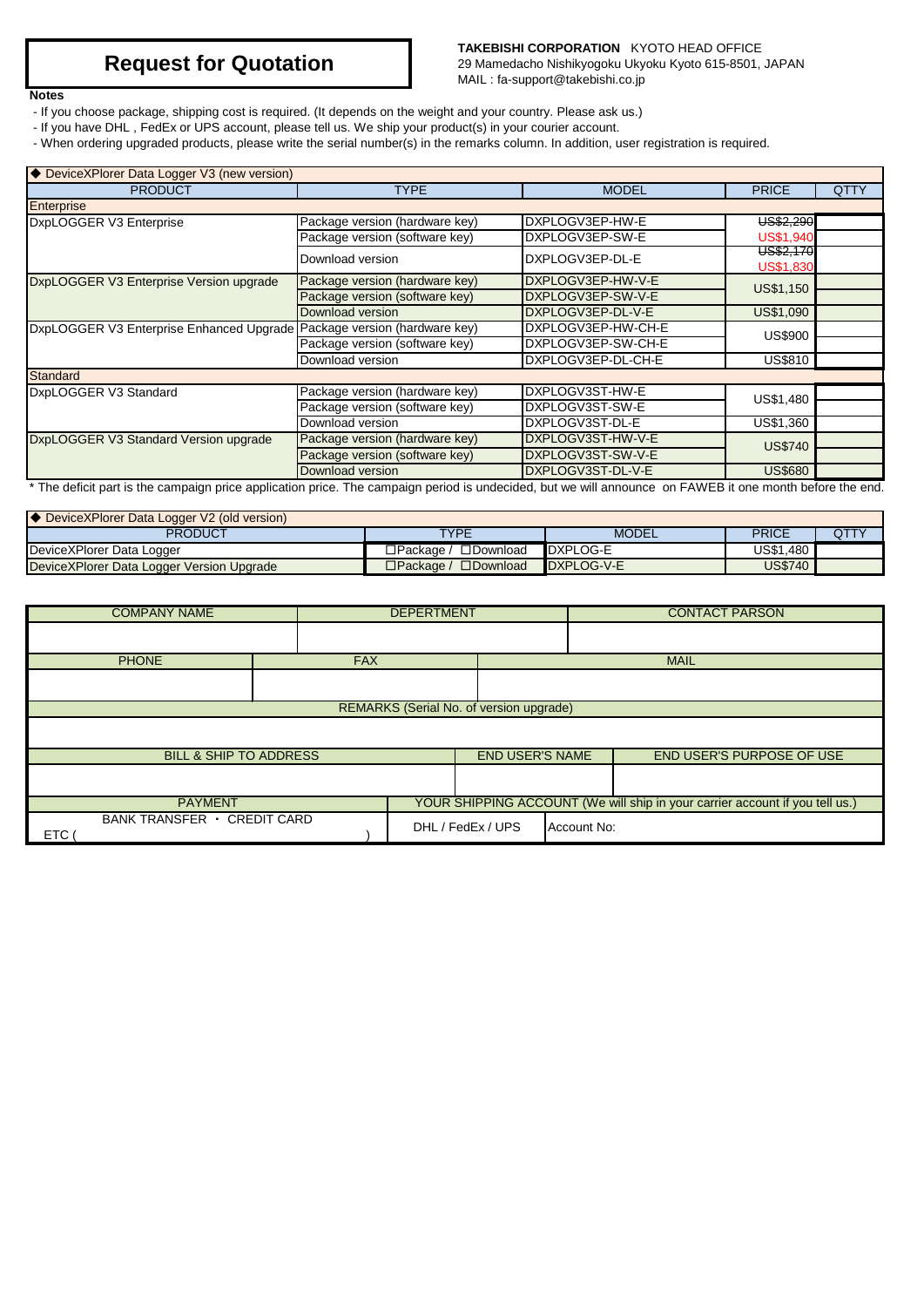### **TAKEBISHI CORPORATION** KYOTO HEAD OFFICE

29 Mamedacho Nishikyogoku Ukyoku Kyoto 615-8501, JAPAN MAIL : fa-support@takebishi.co.jp

### **Notes**

- If you choose package, shipping cost is required. (It depends on the weight and your country. Please ask us.)
- If you have DHL , FedEx or UPS account, please tell us. We ship your product(s) in your courier account.
- When ordering upgraded products, please write the serial number(s) in the remarks column. In addition, user registration is required.
- When ordering upgrade product, please select the model letter of the license and fill in \_\_\_\_\_.

For example If you want to purchase upgrade product of MELSEC Ethernet DA Server, please fill in 'QE71DAS' on \_\_\_\_\_\_ like 'QE71DAS-V-E'

| <b>◆DAServer</b>                |                                  |                  |                |             |  |  |
|---------------------------------|----------------------------------|------------------|----------------|-------------|--|--|
| <b>PRODUCT</b>                  | <b>TYPF</b>                      | <b>MODEL</b>     | <b>PRICE</b>   | <b>QTTY</b> |  |  |
| MELSEC Ethernet DAServer        | $\Box$ Package / $\Box$ Download | <b>QE71DAS-E</b> | <b>US\$780</b> |             |  |  |
| MELSEC Serial DAServer          | $\Box$ Package / $\Box$ Download | <b>QC24DAS-E</b> | <b>US\$780</b> |             |  |  |
| MELSEC Board DAServer           | $\Box$ Package / $\Box$ Download | Q8BDAS-E         | <b>US\$780</b> |             |  |  |
| <b>SYSMAC Ethernet DAServer</b> | $\Box$ Package / $\Box$ Download | <b>SYSDAS-E</b>  | <b>US\$780</b> |             |  |  |
| FA-M3 Ethernet DAServer         | $\Box$ Package / $\Box$ Download | <b>FAMDAS-E</b>  | US\$780        |             |  |  |
| <b>HIDIC Ethernet DAServer</b>  | $\Box$ Package / $\Box$ Download | <b>HIDAS-E</b>   | <b>US\$780</b> |             |  |  |
| DAServer Version Upgrade        | $\Box$ Package / $\Box$ Download | -V-E             | US\$390        |             |  |  |

| <b>▶ DeviceGateway</b>                                |      |              |              |  |
|-------------------------------------------------------|------|--------------|--------------|--|
| PRODUCT                                               | TYPE | <b>MODEL</b> | <b>PRICE</b> |  |
| DeviceGateway Compact Model                           | N/A  | IDGW-C10     | US\$1.980    |  |
| DeviceGateway International Standard Compatible Model | N/A  | DGW-W710     | US\$2,280    |  |

| ◆ DeviceGateway on Docker                   |             |                          |              |             |  |  |
|---------------------------------------------|-------------|--------------------------|--------------|-------------|--|--|
| <b>PRODUCT</b>                              | <b>TYPE</b> | <b>MODEL</b>             | <b>PRICE</b> | <b>QTTY</b> |  |  |
| DeviceGateway on Docker HW key              | Package     | DGW-D20-HW-E             | US\$1,700    |             |  |  |
| DeviceGateway on Docker SW key              | Download    | <b>IDGW-D20-SW-E</b>     | US\$1,700    |             |  |  |
| Device Gateway on Docker HW key 10 Licenses | Package     | DGW-D20-HW-A10-E         | US\$14,000   |             |  |  |
| DeviceGateway on Docker SW key 10 Licenses  | Download    | DGW-D20-SW-A10-E         | US\$14,000   |             |  |  |
| Device Gateway on Docker HW key 50 Licenses | Package     | DGW-D20-HW-A50-E         | US\$62,000   |             |  |  |
| Device Gateway on Docker SW key 50 Licenses | Download    | <b>IDGW-D20-SW-A50-E</b> | US\$62,000   |             |  |  |

| <b>FileArk FA Edition</b>    |                                     |              |                          |   |
|------------------------------|-------------------------------------|--------------|--------------------------|---|
| <b>PRODUCT</b>               | <b>TVDE</b>                         | MODEL        | <b>PRICE</b>             | u |
| <b>FileArk FA</b><br>Edition | □Download<br>'ackaɑe<br>∍ הפ⊌ו<br>– | FileArk-FA-E | <b>JS\$780</b><br>. . ou |   |

| <b>COMPANY NAME</b>                       |                                   | <b>DEPERTMENT</b> |  | <b>CONTACT PARSON</b>                   |             |                                                                              |
|-------------------------------------------|-----------------------------------|-------------------|--|-----------------------------------------|-------------|------------------------------------------------------------------------------|
|                                           |                                   |                   |  |                                         |             |                                                                              |
| <b>PHONE</b>                              |                                   | <b>FAX</b>        |  |                                         |             | <b>MAIL</b>                                                                  |
|                                           |                                   |                   |  |                                         |             |                                                                              |
|                                           |                                   |                   |  | REMARKS (Serial No. of version upgrade) |             |                                                                              |
|                                           |                                   |                   |  |                                         |             |                                                                              |
|                                           | <b>BILL &amp; SHIP TO ADDRESS</b> |                   |  | <b>END USER'S NAME</b>                  |             | <b>END USER'S PURPOSE OF USE</b>                                             |
|                                           |                                   |                   |  |                                         |             |                                                                              |
| <b>PAYMENT</b>                            |                                   |                   |  |                                         |             | YOUR SHIPPING ACCOUNT (We will ship in your carrier account if you tell us.) |
| BANK TRANSFER · CREDIT CARD<br><b>ETC</b> |                                   |                   |  | DHL / FedEx / UPS                       | Account No: |                                                                              |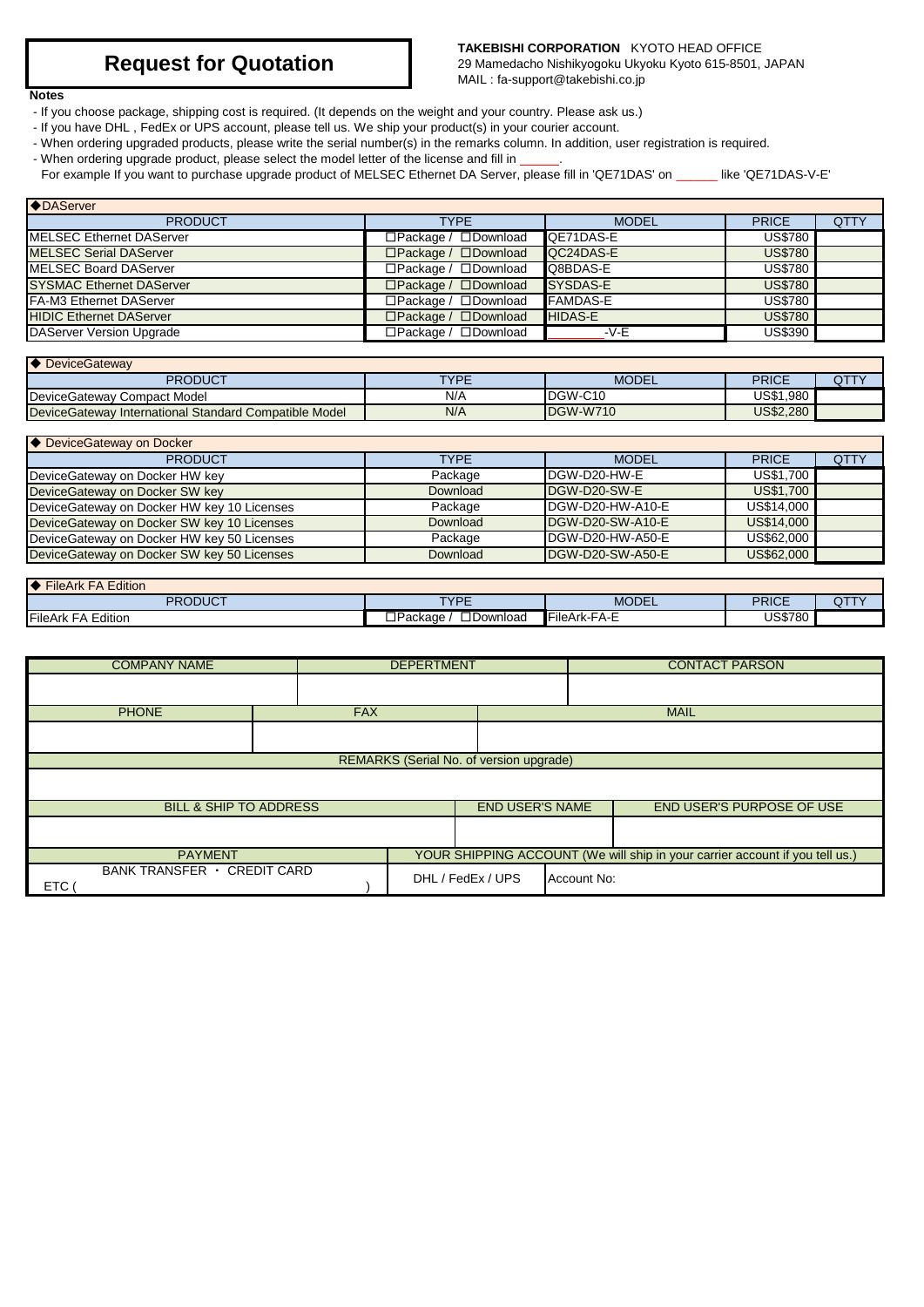**Notes**

**TAKEBISHI CORPORATION** KYOTO HEAD OFFICE 29 Mamedacho Nishikyogoku Ukyoku Kyoto 615-8501, JAPAN MAIL : fa-support@takebishi.co.jp

- If you choose package, shipping cost is required. (It depends on the weight and your country. Please ask us.)

- If you have DHL , FedEx or UPS account, please tell us. We ship your product(s) in your courier account.

- When ordering upgraded products, please write the serial number(s) in the remarks column. In addition, user registration is required.

| <b>PRODUCT</b>                     |                                        | <b>TYPE</b>                                                      |                        | <b>MODEL</b>                         |             | <b>PRICE</b>                                                                 | <b>QTTY</b> |
|------------------------------------|----------------------------------------|------------------------------------------------------------------|------------------------|--------------------------------------|-------------|------------------------------------------------------------------------------|-------------|
| Enterprise                         |                                        |                                                                  |                        |                                      |             |                                                                              |             |
| DxpSERVER V6 Enterprise OPC Server |                                        | Package version (hardware key)                                   |                        | DXPV6EP-HW-E                         |             | US\$1,600                                                                    |             |
|                                    | Package version (software key)         |                                                                  |                        | DXPV6EP-SW-E                         |             |                                                                              |             |
|                                    | Download version                       |                                                                  |                        | DXPV6EP-DL-E                         |             | US\$1,480                                                                    |             |
| DxpSERVER V6 Enterprise OPC Server |                                        | Package version (hardware key)                                   |                        | DXPV6EP-HW-M3-E                      |             | US\$2,410                                                                    |             |
| with maintenance for 3 years       |                                        | Package version (software key)                                   |                        | DXPV6EP-SW-M3-E                      |             |                                                                              |             |
|                                    | Download version                       |                                                                  |                        | DXPV6EP-DL-M3-E                      |             | US\$2,290                                                                    |             |
| DxpSERVER V6 Enterprise OPC Server |                                        | Package version (hardware key)<br>Package version (software key) |                        | DXPV6EP-HW-M5-E<br>DXPV6EP-SW-M5-E   |             | US\$3,570                                                                    |             |
| with maintenance for 5 years       | Download version                       |                                                                  |                        | DXPV6EP-DL-M5-E                      |             | US\$3,450                                                                    |             |
| DxpSERVER V6 Enterprise OPC Server |                                        | Package version (hardware key)                                   |                        | DXPV6EP-HW-A10-E                     |             |                                                                              |             |
| <b>Additional 10 Licenses</b>      | Package version (software key)         |                                                                  |                        | DXPV6EP-SW-A10-E                     |             | US\$13,120                                                                   |             |
|                                    | Download version                       |                                                                  |                        | DXPV6EP-DL-A10-E                     |             | US\$12,760                                                                   |             |
| DxpSERVER V6 Enterprise OPC Server |                                        | Package version (hardware key)                                   |                        | DXPV6EP-HW-A50-E                     |             |                                                                              |             |
| Additional 50 Licenses             | Package version (software key)         |                                                                  |                        | DXPV6EP-SW-A50-E                     |             | US\$60,000                                                                   |             |
|                                    | Download version                       |                                                                  |                        | DXPV6EP-DL-A50-E                     |             | US\$59,160                                                                   |             |
| DxpSERVER V6 Enterprise OPC Server |                                        | Package version (hardware key)                                   |                        | DXPV6EP-HW-V-E                       |             |                                                                              |             |
| Version upgrade                    | Package version (software key)         |                                                                  |                        | DXPV6EP-SW-V-E                       |             | <b>US\$800</b>                                                               |             |
|                                    | Download version                       |                                                                  |                        | DXPV6EP-DL-V-E                       |             | <b>US\$740</b>                                                               |             |
| DxpSERVER V6 Enterprise OPC Server |                                        | Package version (hardware key)                                   |                        | DXPV6EP-HW-CHG-E                     |             | <b>US\$800</b>                                                               |             |
| <b>Enhanced Upgrade</b>            | Package version (software key)         |                                                                  |                        | DXPV6EP-SW-CHG-E                     |             |                                                                              |             |
|                                    | Download version                       |                                                                  |                        | DXPV6EP-DL-CHG-E                     |             | <b>US\$740</b>                                                               |             |
| Advanced                           |                                        |                                                                  |                        |                                      |             |                                                                              |             |
| DxpSERVER V6 Advanced OPC Server   | Package (hardware key)                 |                                                                  |                        | DXPV6AD-HW-E                         |             | US\$1,200                                                                    |             |
|                                    | Package (software key)                 |                                                                  |                        | DXPV6AD-SW-E                         |             |                                                                              |             |
|                                    | Download                               |                                                                  |                        | DXPV6AD-DL-E                         |             | US\$1,080                                                                    |             |
| DxpSERVER V6 Advanced OPC Server   | Package (hardware key)                 |                                                                  |                        | DXPV6AD-HW-A10-E                     |             | US\$9,840                                                                    |             |
| <b>Additional 10 Licenses</b>      | Package (software key)                 |                                                                  |                        | DXPV6AD-SW-A10-E                     |             |                                                                              |             |
|                                    | Download                               |                                                                  |                        | DXPV6AD-DL-A10-E                     |             | US\$9,200                                                                    |             |
| DxpSERVER V6 Advanced OPC Server   |                                        | Package (hardware key)                                           |                        | DXPV6AD-HW-A50-E                     |             | US\$45,000                                                                   |             |
| <b>Additional 50 Licenses</b>      |                                        | Package (software key)                                           |                        | DXPV6AD-SW-A50-E<br>DXPV6AD-DL-A50-E |             |                                                                              |             |
|                                    | Download<br>Package (hardware key)     |                                                                  |                        | DXPV6AD-HW-V-E                       |             | US\$43,200                                                                   |             |
| DxpSERVER V6 Advanced OPC Server   | Package (software key)                 |                                                                  |                        | DXPV6AD-SW-V-E                       |             | <b>US\$600</b>                                                               |             |
| Version upgrade                    | Download                               |                                                                  |                        | DXPV6AD-DL-V-E                       |             | <b>US\$540</b>                                                               |             |
| Standard                           |                                        |                                                                  |                        |                                      |             |                                                                              |             |
| DxpSERVER V6 Standard OPC Server   | Package (hardware key)                 |                                                                  |                        | DXPV6ST-HW-E                         |             |                                                                              |             |
|                                    | Package (software key)                 |                                                                  |                        | DXPV6ST-SW-E                         |             | US\$900                                                                      |             |
|                                    | Download                               |                                                                  |                        | DXPV6ST-DL-E                         |             | <b>US\$780</b>                                                               |             |
| DxpSERVER V6 Standard OPC Server   | Package (hardware key)                 |                                                                  |                        | DXPV6ST-HW-A10-E                     |             |                                                                              |             |
| <b>Additional 10 Licenses</b>      | Package (software key)                 |                                                                  |                        | DXPV6ST-SW-A10-E                     |             | US\$7,380                                                                    |             |
|                                    | Download                               |                                                                  |                        | DXPV6ST-DL-A10-E                     |             | US\$6,720                                                                    |             |
| DxpSERVER V6 Standard OPC Server   | Package (hardware key)                 |                                                                  |                        | DXPV6ST-HW-A50-E                     |             | US\$33,750                                                                   |             |
| Additional 50 Licenses             | Package (software key)                 |                                                                  |                        | DXPV6ST-SW-A50-E                     |             |                                                                              |             |
|                                    | Download                               |                                                                  |                        | DXPV6ST-DL-A50-E                     |             | US\$31,900                                                                   |             |
| DxpSERVER V6 Standard OPC Server   | Package (hardware key)                 |                                                                  |                        | DXPV6ST-HW-V-E                       |             | <b>US\$450</b>                                                               |             |
| Version upgrade                    | Package (software key)                 |                                                                  |                        | DXPV6ST-SW-V-E                       |             |                                                                              |             |
|                                    | Download                               |                                                                  |                        | DXPV6ST-DL-V-E                       |             | <b>US\$390</b>                                                               |             |
|                                    |                                        |                                                                  |                        |                                      |             |                                                                              |             |
|                                    | INVOICE No.(If you have our quotation) |                                                                  |                        | <b>SHIPPING</b>                      |             |                                                                              | <b>USD</b>  |
|                                    |                                        |                                                                  |                        |                                      |             |                                                                              |             |
|                                    |                                        |                                                                  |                        | <b>TOTAL</b>                         |             |                                                                              | USD         |
|                                    |                                        |                                                                  |                        |                                      |             |                                                                              |             |
| <b>COMPANY NAME</b>                |                                        | <b>DEPERTMENT</b>                                                |                        |                                      |             | <b>CONTACT PARSON</b>                                                        |             |
|                                    |                                        |                                                                  |                        |                                      |             |                                                                              |             |
|                                    |                                        |                                                                  |                        |                                      |             |                                                                              |             |
| <b>PHONE</b>                       | <b>FAX</b>                             |                                                                  |                        |                                      | <b>MAIL</b> |                                                                              |             |
|                                    |                                        |                                                                  |                        |                                      |             |                                                                              |             |
|                                    |                                        |                                                                  |                        |                                      |             |                                                                              |             |
|                                    |                                        | REMARKS (Serial No. of version upgrade)                          |                        |                                      |             |                                                                              |             |
|                                    |                                        |                                                                  |                        |                                      |             |                                                                              |             |
|                                    |                                        |                                                                  |                        |                                      |             |                                                                              |             |
| <b>BILL &amp; SHIP TO ADDRESS</b>  |                                        |                                                                  | <b>END USER'S NAME</b> |                                      |             | <b>END USER'S PURPOSE OF USE</b>                                             |             |
|                                    |                                        |                                                                  |                        |                                      |             |                                                                              |             |
|                                    |                                        |                                                                  |                        |                                      |             |                                                                              |             |
| <b>PAYMENT</b>                     |                                        |                                                                  |                        |                                      |             | YOUR SHIPPING ACCOUNT (We will ship in your carrier account if you tell us.) |             |
| BANK TRANSFER · CREDIT CARD        |                                        | DHL / FedEx / UPS                                                |                        | Account No:                          |             |                                                                              |             |
| ETC (                              |                                        |                                                                  |                        |                                      |             |                                                                              |             |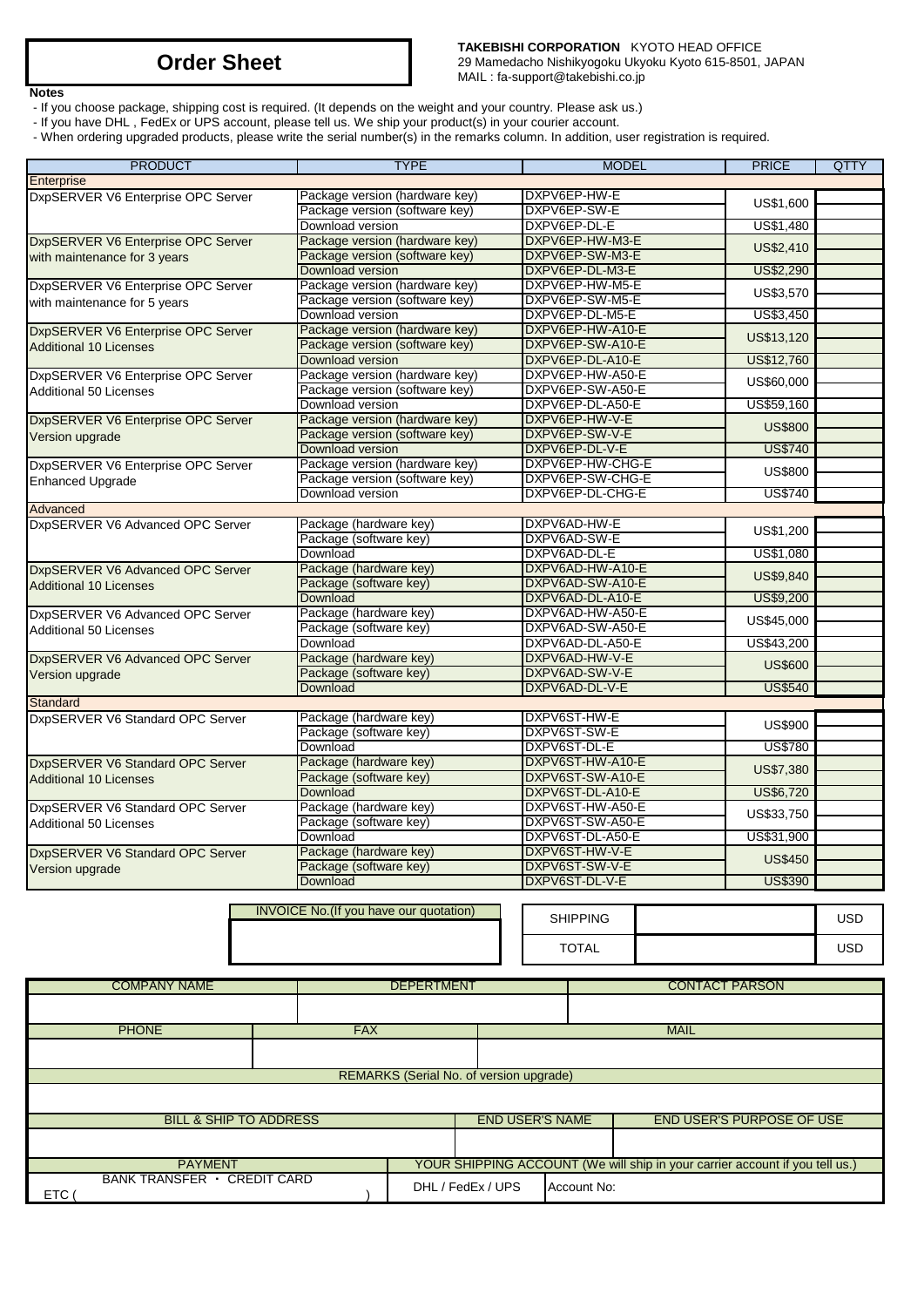### **TAKEBISHI CORPORATION** KYOTO HEAD OFFICE

29 Mamedacho Nishikyogoku Ukyoku Kyoto 615-8501, JAPAN MAIL : fa-support@takebishi.co.jp

### **Notes**

- If you choose package, shipping cost is required. (It depends on the weight and your country. Please ask us.)
- If you have DHL , FedEx or UPS account, please tell us. We ship your product(s) in your courier account.
- When ordering upgraded products, please write the serial number(s) in the remarks column. In addition, user registration is required.
- When ordering upgrade product, please select the model letter of the license and fill in \_\_\_\_\_.

For example If you want to purchase upgrade product of DXPSV MELSEC OPC Server, please fill in 'MEL' on \_\_\_\_\_ like'DXPSVMEL-V-E'

| <b>PRODUCT</b>                                          | <b>TYPE</b>                            | <b>MODEL</b>                 | <b>PRICE</b>   | <b>QTTY</b> |
|---------------------------------------------------------|----------------------------------------|------------------------------|----------------|-------------|
| Enterprise                                              |                                        |                              |                |             |
| <b>DXPSV Enterprise OPC Server</b>                      | □Download<br>□Package /                | <b>DXPSVENT-E</b>            | US\$1,480      |             |
| DXPSV Enterprise OPC Server with 3 years maintenance    | □Download<br>$\Box$ Package /          | DXPSVENT-M3-E                | US\$2,290      |             |
| DXPSV Enterprise OPC Server with 5years maintenance     | □Package / □Download                   | DXPSVENT-M5-E                | US\$3,450      |             |
| DXPSV Enterprise OPC Server Additional 10 Licenses      | □Package / □Download                   | DXPSVENT-A10-E               | US\$12,760     |             |
| DXPSV Enterprise OPC Server Additional 50 Licenses      | $\Box$ Package /<br><b>Download</b>    | DXPSVENT-A50-E               | US\$59,160     |             |
| <b>DXPSV Enterprise OPC Server Version Upgrade</b>      | <b>ODownload</b><br>$\Box$ Package /   | DXPSVENT-V-E                 | <b>US\$740</b> |             |
| DXPSV Enterprise OPC Server Enhanced Upgrade            | □Package / □Download                   | DXPSVENT-CHG-E               | <b>US\$740</b> |             |
| Standard                                                |                                        |                              |                |             |
| <b>DXPSV MELSEC OPC Server</b>                          | □Package / □Download                   | <b>DXPSVMEL-E</b>            | <b>US\$780</b> |             |
| <b>DXPSV SYSMAC OPC Server</b>                          | □Package / □Download                   | <b>DXPSVSYS-E</b>            | <b>US\$780</b> |             |
| DXPSV TOYOPUC OPC Server                                | □Package / □Download                   | DXPSVTYP-E                   | <b>US\$780</b> |             |
| DXPSV FA-M3 OPC Server                                  | □Package / □Download                   | <b>DXPSVFAM-E</b>            | <b>US\$780</b> |             |
| <b>DXPSV HIDIC OPC Server</b>                           | □Package / □Download                   | <b>DXPSVHID-E</b>            | <b>US\$780</b> |             |
| <b>DXPSV SATELLITE OPC Server</b>                       | □Package / □Download                   | <b>DXPSVSTL-E</b>            | <b>US\$780</b> |             |
| <b>DXPSV MICREX OPC Server</b>                          | $\Box$ Package /<br>□Download          | <b>DXPSVMRX-E</b>            | <b>US\$780</b> |             |
| <b>DXPSV FP OPC Server</b>                              | □Package / □Download                   | <b>DXPSVPFP-E</b>            | <b>US\$780</b> |             |
| <b>DXPSV MP OPC Server</b>                              | □Package / □Download                   | <b>DXPSVYMP-E</b>            | <b>US\$780</b> |             |
| <b>DXPSV YSR OPC Server</b>                             | $\Box$ Package /<br>$\square$ Download | <b>DXPSVYSR-E</b>            | <b>US\$780</b> |             |
| <b>DXPSV KV OPC Server</b>                              | □Package / □Download                   | <b>DXPSVKKV-E</b>            | <b>US\$780</b> |             |
| <b>DXPSV AB OPC Server</b>                              | □Package / □Download                   | <b>DXPSVALB-E</b>            | <b>US\$780</b> |             |
| <b>DXPSV SIMATIC OPC Server</b>                         | $\Box$ Package /<br>□Download          | <b>DXPSVSMT-E</b>            | <b>US\$780</b> |             |
| <b>DXPSV LSIS OPC Server</b>                            | □Package / □Download                   | <b>DXPSVLSI-E</b>            | <b>US\$780</b> |             |
| <b>DXPSV CPL OPC Server</b>                             | □Package / □Download                   | <b>DXPSVCPL-E</b>            | <b>US\$780</b> |             |
| <b>DXPSV MODBUS OPC Server</b>                          | □Package / □Download                   | <b>DXPSVMDB-E</b>            | <b>US\$780</b> |             |
| <b>DXPSV FANUC OPC Server</b>                           | □Package / □Download                   | <b>DXPSVGFC-E</b>            | <b>US\$780</b> |             |
| <b>DXPSV RCC OPC Server</b>                             | $\Box$ Package /<br>$\square$ Download | <b>DXPSVKRC-E</b>            | <b>US\$780</b> |             |
| <b>DXPSV OPCDA OPC Server</b>                           | □Package / □Download                   | <b>DXPSVOPC-E</b>            | <b>US\$780</b> |             |
| <b>DXPSV Standard OPC Server Additional 10 Licenses</b> | □Download<br>□Package /                | <b>DXPSV</b><br>$-A10-E$     | US\$6,720      |             |
| DXPSV Standard OPC Server Additional 50 Licenses        | □Package /<br>□Download                | <b>DXPSV</b><br>$-$ A50 $-E$ | US\$31,900     |             |
| <b>DXPSV Standard OPC Server Version Upgrade</b>        | □Package / □Download                   | <b>DXPSV</b><br>$-V-E$       | <b>US\$390</b> |             |

| <b>SHIPPING</b> | USD |
|-----------------|-----|
| TOTAL           | USD |

| <b>COMPANY NAME</b>                |                                   | <b>DEPERTMENT</b> |                                         | <b>CONTACT PARSON</b> |                                                                              |  |
|------------------------------------|-----------------------------------|-------------------|-----------------------------------------|-----------------------|------------------------------------------------------------------------------|--|
|                                    |                                   |                   |                                         |                       |                                                                              |  |
| <b>PHONE</b>                       | <b>FAX</b>                        |                   |                                         |                       | <b>MAIL</b>                                                                  |  |
|                                    |                                   |                   |                                         |                       |                                                                              |  |
|                                    |                                   |                   | REMARKS (Serial No. of version upgrade) |                       |                                                                              |  |
|                                    |                                   |                   |                                         |                       |                                                                              |  |
|                                    | <b>BILL &amp; SHIP TO ADDRESS</b> |                   | <b>END USER'S NAME</b>                  |                       | <b>END USER'S PURPOSE OF USE</b>                                             |  |
|                                    |                                   |                   |                                         |                       |                                                                              |  |
| <b>PAYMENT</b>                     |                                   |                   |                                         |                       | YOUR SHIPPING ACCOUNT (We will ship in your carrier account if you tell us.) |  |
| BANK TRANSFER · CREDIT CARD<br>ETC |                                   |                   | DHL / FedEx / UPS                       | Account No:           |                                                                              |  |

INVOICE No.(If you have our quotation)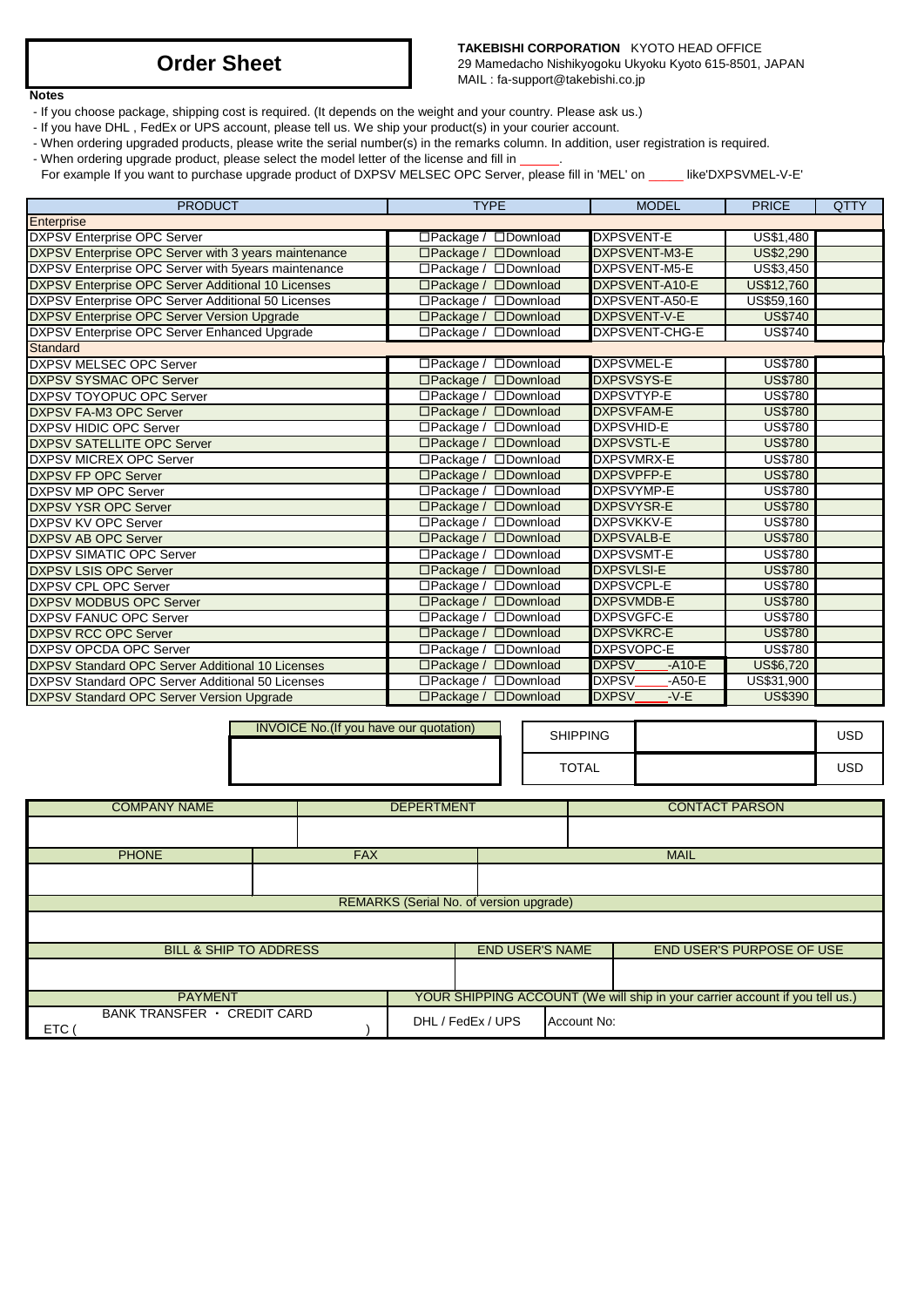**TAKEBISHI CORPORATION** KYOTO HEAD OFFICE 29 Mamedacho Nishikyogoku Ukyoku Kyoto 615-8501, JAPAN MAIL : fa-support@takebishi.co.jp

**Notes**

- If you choose package, shipping cost is required. (It depends on the weight and your country. Please ask us.)
- If you have DHL , FedEx or UPS account, please tell us. We ship your product(s) in your courier account.
- When ordering upgraded products, please write the serial number(s) in the remarks column. In addition, user registration is required.

| ◆ DeviceXPlorer Data Logger V3 (new version)                            |                                |                    |                                                                                                                                         |             |
|-------------------------------------------------------------------------|--------------------------------|--------------------|-----------------------------------------------------------------------------------------------------------------------------------------|-------------|
| <b>PRODUCT</b>                                                          | <b>TYPE</b>                    | <b>MODEL</b>       | <b>PRICE</b>                                                                                                                            | <b>QTTY</b> |
| Enterprise                                                              |                                |                    |                                                                                                                                         |             |
| DxpLOGGER V3 Enterprise                                                 | Package version (hardware key) | DXPLOGV3EP-HW-E    |                                                                                                                                         |             |
|                                                                         | Package version (software key) | DXPLOGV3EP-SW-E    |                                                                                                                                         |             |
|                                                                         | Download version               | DXPLOGV3EP-DL-E    |                                                                                                                                         |             |
| DxpLOGGER V3 Enterprise Version upgrade                                 | Package version (hardware key) | DXPLOGV3EP-HW-V-E  |                                                                                                                                         |             |
|                                                                         | Package version (software key) | DXPLOGV3EP-SW-V-E  |                                                                                                                                         |             |
|                                                                         | Download version               | DXPLOGV3EP-DL-V-E  | US\$1,090                                                                                                                               |             |
| DxpLOGGER V3 Enterprise Enhanced Upgrade Package version (hardware key) |                                | DXPLOGV3EP-HW-CH-E |                                                                                                                                         |             |
|                                                                         | Package version (software key) | DXPLOGV3EP-SW-CH-E |                                                                                                                                         |             |
|                                                                         | Download version               | DXPLOGV3EP-DL-CH-E | <b>US\$810</b>                                                                                                                          |             |
| <b>Standard</b>                                                         |                                |                    |                                                                                                                                         |             |
| DxpLOGGER V3 Standard                                                   | Package version (hardware key) | DXPLOGV3ST-HW-E    |                                                                                                                                         |             |
|                                                                         | Package version (software key) | DXPLOGV3ST-SW-E    |                                                                                                                                         |             |
|                                                                         | Download version               | DXPLOGV3ST-DL-E    | US\$1,360                                                                                                                               |             |
| DxpLOGGER V3 Standard Version upgrade                                   | Package version (hardware key) | DXPLOGV3ST-HW-V-E  |                                                                                                                                         |             |
|                                                                         | Package version (software key) | DXPLOGV3ST-SW-V-E  | US\$2,290<br><b>US\$1,940</b><br>US\$2,170<br><b>US\$1,830</b><br>US\$1,150<br>US\$900<br>US\$1,480<br><b>US\$740</b><br><b>US\$680</b> |             |
|                                                                         | Download version               | DXPLOGV3ST-DL-V-E  |                                                                                                                                         |             |

\* The deficit part is the campaign price application price. The campaign period is undecided, but we will announce on FAWEB it one month before the end.

| ◆ DeviceXPlorer Data Logger V2 (old version) |                                        |              |              |      |
|----------------------------------------------|----------------------------------------|--------------|--------------|------|
| <b>PRODUCT</b>                               | <b>TYPE</b>                            | <b>MODEL</b> | <b>PRICE</b> | QTTY |
| DeviceXPlorer Data Logger                    | $\square$ Download<br>コPackaαe /       | DXPLOG-E     | US\$1.480 I  |      |
| DeviceXPlorer Data Logger Version Upgrade    | $\square$ Download<br>$\Box$ Packaɑe / | DXPLOG-V-E   | US\$740      |      |

| <b>INVOICE No. (If you have our quotation)</b> | <b>SHIPPING</b> |  |
|------------------------------------------------|-----------------|--|
|                                                | TOTAL           |  |

| <b>COMPANY NAME</b>                       |            | <b>DEPERTMENT</b> |                        | <b>CONTACT PARSON</b> |                                                                              |  |
|-------------------------------------------|------------|-------------------|------------------------|-----------------------|------------------------------------------------------------------------------|--|
|                                           |            |                   |                        |                       |                                                                              |  |
| <b>PHONE</b>                              | <b>FAX</b> |                   |                        |                       | <b>MAIL</b>                                                                  |  |
|                                           |            |                   |                        |                       |                                                                              |  |
| REMARKS (Serial No. of version upgrade)   |            |                   |                        |                       |                                                                              |  |
|                                           |            |                   |                        |                       |                                                                              |  |
| <b>BILL &amp; SHIP TO ADDRESS</b>         |            |                   | <b>END USER'S NAME</b> |                       | <b>END USER'S PURPOSE OF USE</b>                                             |  |
|                                           |            |                   |                        |                       |                                                                              |  |
| <b>PAYMENT</b>                            |            |                   |                        |                       | YOUR SHIPPING ACCOUNT (We will ship in your carrier account if you tell us.) |  |
| BANK TRANSFER · CREDIT CARD<br><b>ETC</b> |            |                   | DHL / FedEx / UPS      | Account No:           |                                                                              |  |